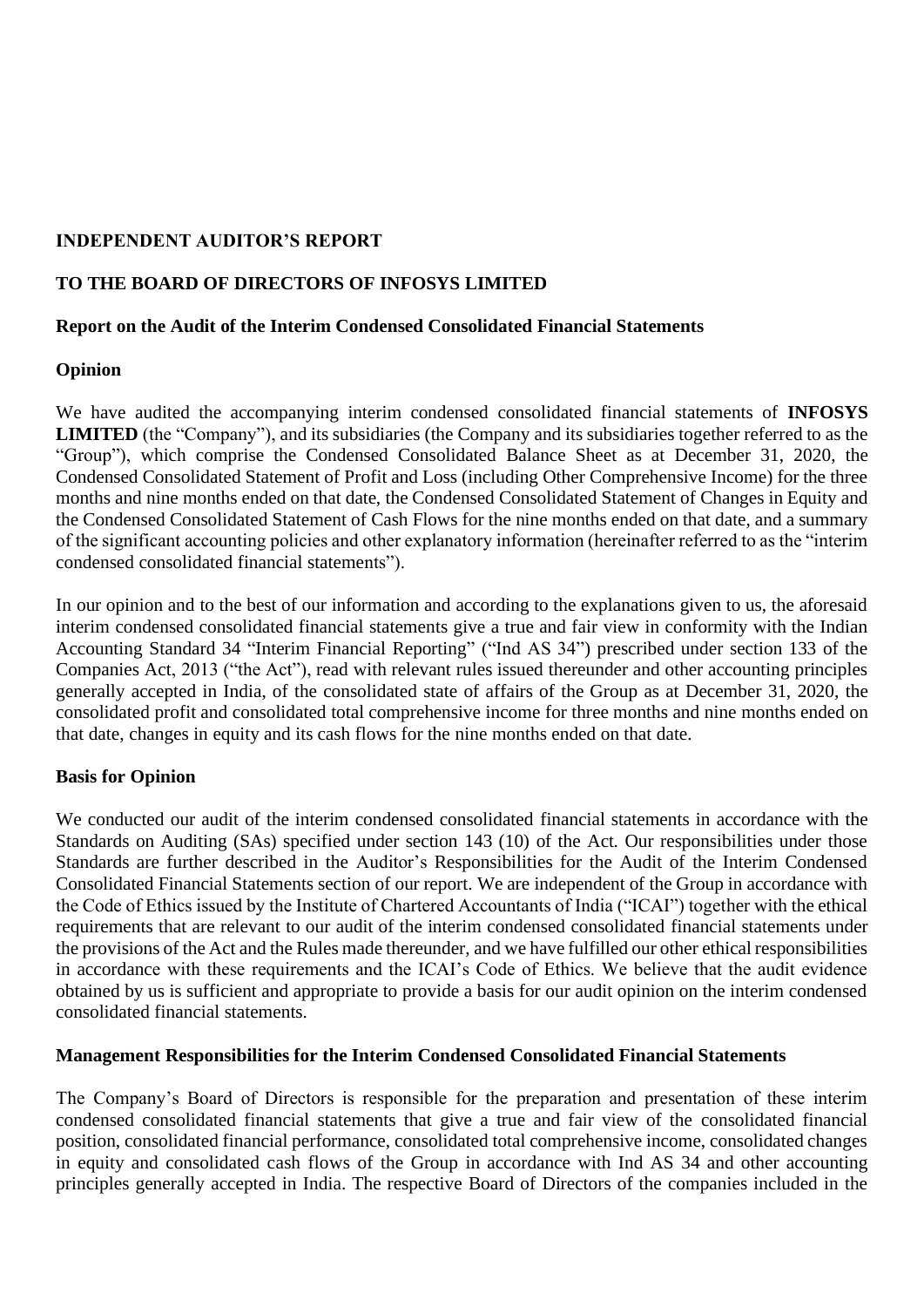Group are responsible for maintenance of the adequate accounting records in accordance with the provisions of the Act for safeguarding the assets of the Group and for preventing and detecting frauds and other irregularities; selection and application of appropriate accounting policies; making judgments and estimates that are reasonable and prudent; and design, implementation and maintenance of adequate internal financial controls, that were operating effectively for ensuring the accuracy and completeness of the accounting records, relevant to the preparation and presentation of the respective interim financial statements that give a true and fair view and are free from material misstatement, whether due to fraud or error which have been used for the purpose of preparation of the interim condensed consolidated financial statements by the Directors of the Company, as aforesaid.

In preparing the interim condensed consolidated financial statements, the respective Board of Directors of the companies included in the Group are responsible for assessing the ability of the respective entities to continue as a going concern, disclosing, as applicable, matters related to going concern and using the going concern basis of accounting unless the respective Board of Directors either intends to liquidate their own respective entities or to cease operations, or have no realistic alternative but to do so.

The respective Board of Directors of the companies included in the Group are also responsible for overseeing the financial reporting process of the Group.

## **Auditor's Responsibilities for the Audit of the Interim Condensed Consolidated Financial Statements**

Our objectives are to obtain reasonable assurance about whether the interim condensed consolidated financial statements as a whole are free from material misstatement, whether due to fraud or error, and to issue an auditor's report that includes our opinion. Reasonable assurance is a high level of assurance, but is not a guarantee that an audit conducted in accordance with SAs will always detect a material misstatement when it exists. Misstatements can arise from fraud or error and are considered material if, individually or in the aggregate, they could reasonably be expected to influence the economic decisions of users taken on the basis of these interim condensed consolidated financial statements.

As part of an audit in accordance with SAs, we exercise professional judgment and maintain professional scepticism throughout the audit. We also:

- Identify and assess the risks of material misstatement of the interim condensed consolidated financial statements, whether due to fraud or error, design and perform audit procedures responsive to those risks, and obtain audit evidence that is sufficient and appropriate to provide a basis for our opinion. The risk of not detecting a material misstatement resulting from fraud is higher than for one resulting from error, as fraud may involve collusion, forgery, intentional omissions, misrepresentations, or the override of internal control.
- Obtain an understanding of internal financial controls relevant to the audit in order to design audit procedures that are appropriate in the circumstances, but not for the purpose of expressing an opinion on effectiveness of the Company's internal financial controls.
- Evaluate the appropriateness of accounting policies used and the reasonableness of accounting estimates and related disclosures made by management.
- Conclude on the appropriateness of management's use of the going concern basis of accounting and, based on the audit evidence obtained, whether a material uncertainty exists related to events or conditions that may cast significant doubt on the ability of the Group to continue as a going concern. If we conclude